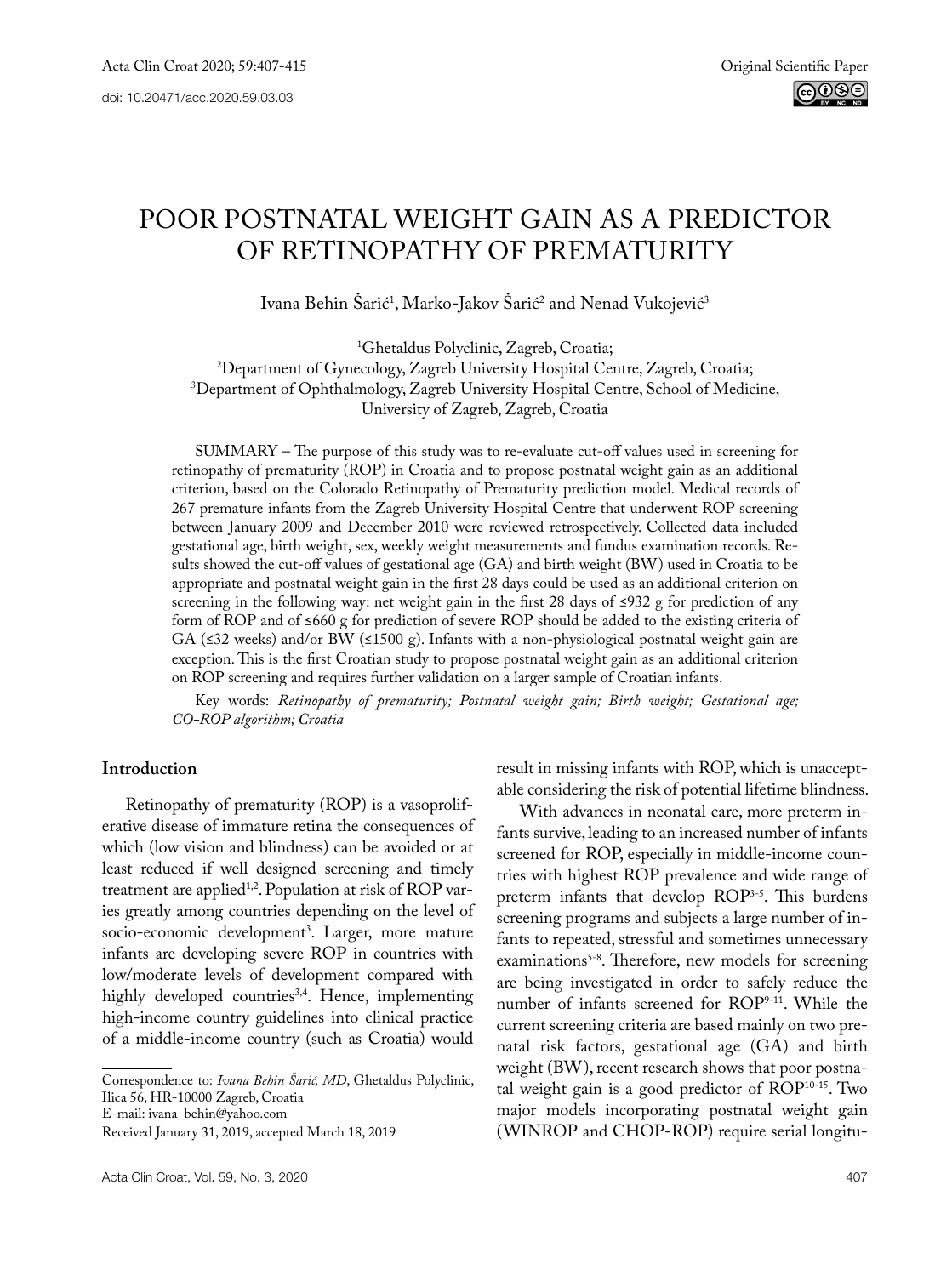dinal weekly weight gain calculations for an indeterminate number of weeks, which is demanding in a busy setting of neonatal unit<sup>16</sup>. In contrast, the latest algorithm, the Colorado Retinopathy of Prematurity model (CO-ROP) is a simple one-time application formula designed to identify infants at risk of any grade of ROP in a timely manner  $(4 \text{ weeks})^{17}$ . The model assesses ROP through a combination of the following three criteria: GA ≤30 weeks, BW ≤1500 g, and net weight gain of ≤650 g between birth and 4 weeks of age. Both original<sup>17</sup> and validation<sup>16,18</sup> studies demonstrated high sensitivity in predicting ROP, rendering CO-ROP a good tool for reducing the number of examinations.

Although ROP is a growing global public health problem, it is still insufficiently appreciated and analyzed in our country<sup>19</sup>. Current screening criteria used in Croatia are GA ≤32 weeks and/or BW ≤1500 g, or heavier and more mature infants with an unstable clinical course who are at a high risk of ROP, as assessed by a neonatologist. For the reasons stated above, the CO-ROP criteria17 are not applicable in Croatia without adjustment. The purpose of this study was therefore to perform a modification of the CO-ROP algorithm and to assess its sensitivity and specificity in our birth cohort. More specifically, the goal was to set population-specific cut-off values of GA and BW in Croatia and to propose the postnatal weight gain as an important third component in assessing infants at risk of retinopathy.

# **Patients and Methods**

This study was approved by the institutional Review Board of the Zagreb University Hospital Centre and was conducted in accordance with the Helsinki Declaration. Medical records of 286 premature infants admitted to the neonatal intensive care unit at the Zagreb University Hospital Centre that underwent ROP screening examinations between January 2009 and December 2010 were reviewed retrospectively.

Data collected included sex, GA, BW, weekly weight measurements (postnatal days 7, 14, 21 and 28) and fundus examination records (ROP stage, zone, presence of plus disease, any treatment required). ROP was graded using the International Classification of ROP20. Exclusion criteria were missing required data, lost to follow-up due to death or transfer to another

facility, and non-physiological weight gain (hydrocephalus, anasarca). Nineteen patients met the exclusion criteria and were therefore excluded from the study.

Dilated indirect fundus examinations were performed starting at one month of age or GA 30 weeks (whichever was later) and continued at 1- or 2-week intervals based on the stage of disease and zone involved. Patients with type 1 ROP according to the Early Treatment for Retinopathy of Prematurity Trial2 (ETROP) were treated with retinal laser photocoagulation under general anesthesia. In case of inadequate treatment response, laser would be repeated and/or intravitreal bevacizumab applied for aggressive posterior ROP. Patients with type 2 ROP according to the ETROP criteria2 were under careful observation until progression into type 1 ROP or regression of the disease. For the purposes of this study, infants who developed type 1 or type 2 ROP were grouped as 'severe' ROP. All infants who developed ROP that did not meet type 1 or type 2 criteria were grouped as 'mild' ROP.

## *Statistical analysis*

Quantitative data were analyzed using Kolmogorov-Smirnov test and appropriate parametric statistical tests were used in further analysis. All quantitative data were expressed as arithmetic mean and standard deviation (SD), while categorical values were expressed as absolute number and corresponding share. One-way ANOVA was used to assess the significance of differences between the ROP groups. After the analysis of variance, post-hoc Bonferroni analysis was performed to assess the significance of relation between the study groups. Differences in categorical values were analyzed using  $\chi^2$ -test. ROC analysis determined the cut-off value of postnatal weight gain in 28 days that had 100% sensitivity for detecting any form of ROP, as well as severe ROP. All p-values <0.05 were considered significant. IBM SPSS Statistics version 23 was used on all analyses.

# **Results**

A total of 267 premature infants (146 females [54.7%]) were eligible for analysis. Demographic data of the included infants are shown in Table 1. The mean BW was 1375.8±394.1 g (range 620-2400 g) and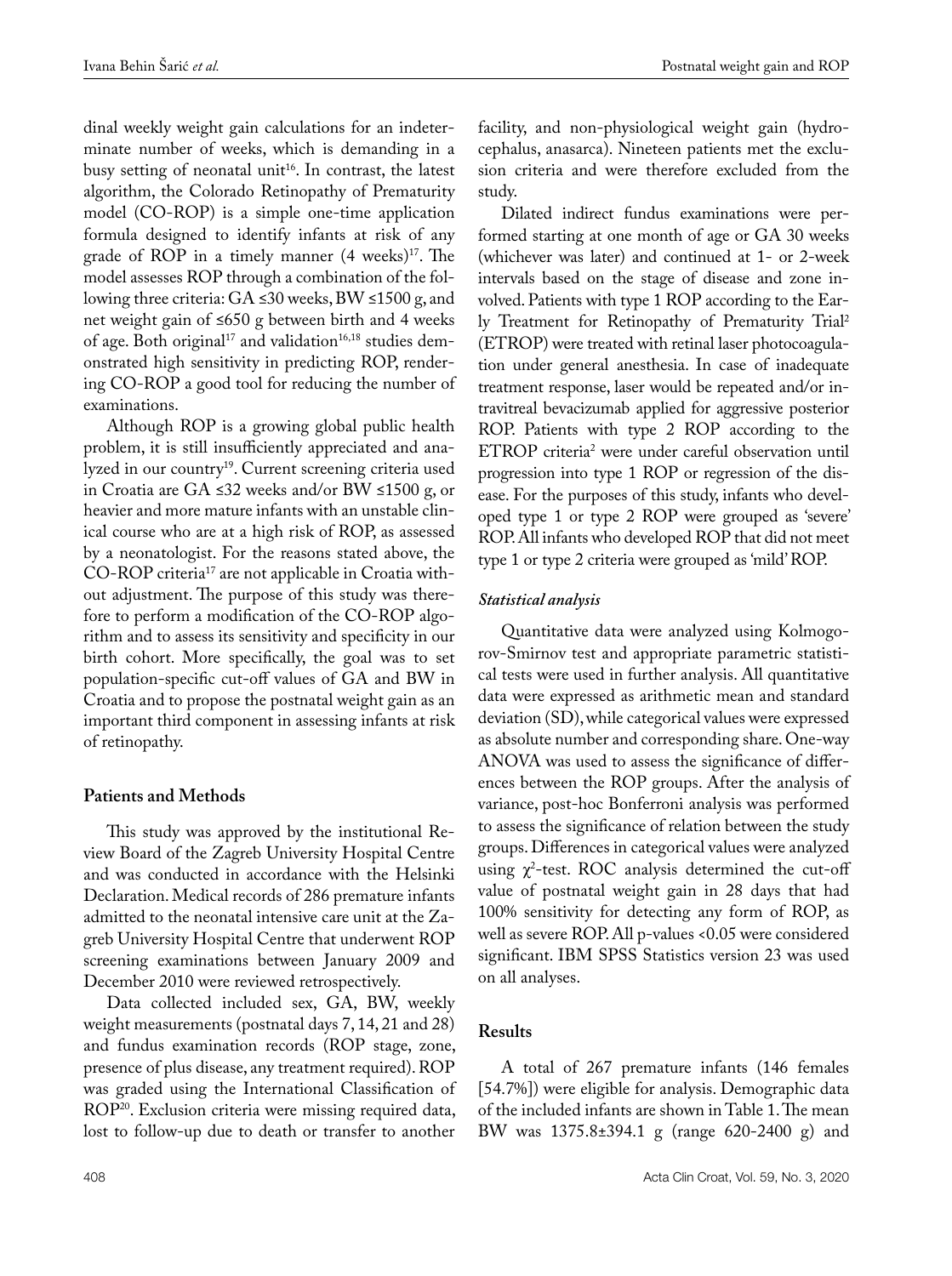| Characteristic                                                  | No ROP<br>$n = 101$               | Mild ROP<br>$n = 91$                  | Severe ROP<br>$n=75$                 | p value  |
|-----------------------------------------------------------------|-----------------------------------|---------------------------------------|--------------------------------------|----------|
| Gestational weeks, mean<br>$\pm$ SD (min-max)                   | $32.1 \pm 1.8$<br>$(27.4 - 37.4)$ | $30.4 \pm 2.3$<br>$(25.3 - 35.0)$     | $28.3 \pm 2.5$<br>$(23.4 - 33.3)$    | $0.001*$ |
| Birth weight (g), mean<br>$\pm$ SD (min-max)                    | 1593.6±378.5<br>$(680 - 2400)$    | $1357.8 \pm 334.9$<br>$(750 - 2360)$  | $1104.3 \pm 397.4$<br>$(620-2000)$   | $0.001*$ |
| Postnatal weight gain at 28 days, g,<br>mean $\pm$ SD (min-max) | 532.7±192.4<br>$(80.0 - 1096.2)$  | $431.6 \pm 185.8$<br>$(64.0 - 932.0)$ | $296.5 \pm 135.3$<br>$(8.0 - 660.0)$ | $0.001*$ |
| Female, n (%)                                                   | 45 (44.6)                         | 51 (56.0)                             | 50 (66.7)                            | 0.014    |
| ROP stage, n (%)                                                |                                   |                                       |                                      |          |
| 1                                                               |                                   | 32(35.2)                              | 3(3.0)                               |          |
| 2                                                               |                                   | 57(62.6)                              | 10(13.3)                             | 0.001    |
| 3                                                               |                                   | 2(2.2)                                | 62(82.7)                             |          |
| ROP zone, n (%)                                                 |                                   |                                       |                                      |          |
| I                                                               |                                   | 0(0.0)                                | 25(33.3)                             |          |
| H                                                               |                                   | 73 (80.2)                             | 50(66.6)                             | 0.001    |
| Ш                                                               |                                   | 18 (19.7)                             | 0(0.0)                               |          |
| Plus disease, n (%)                                             |                                   |                                       |                                      |          |
| $\rm No$                                                        |                                   | 91(100.0)                             | 9(12.0)                              |          |
| Yes                                                             |                                   | 0(0.0)                                | 66 (88.0)                            | 0.001    |

*Table 1. Demographics of 267 infants screened for retinopathy of prematurity (χ<sup>2</sup> -test)*

ROP = retinopathy of prematurity; SD = standard deviation; \*one-way analysis of variance (ANOVA)





mean GA was 30.4±2.7 (range 23.4-37.4) weeks. Of these, 166 (62.2%) infants developed ROP, 75 (28.1%) developed severe ROP (type 1 or 2), and 101 (37.8%) did not develop any ROP. The mean GA of infants who developed ROP was 29.4±2.6 weeks, while their mean BW was 1243.2±341.9 g. Both GA and BW of



*Fig. 2. Proportion of infants without retinopathy of prematurity (ROP), with mild and severe ROP, based on gestational age categories (χ<sup>2</sup> -test, p<0.001).*

infants who developed ROP was notably lower than that of healthy infants ( $p$ <0.001), with a wide range of both parameters, i.e. GA 23.4-35 weeks and BW 620- 2360 g. As expected, ROP incidence and severity were highest in lower BW and GA categories, as shown in Figures 1 and 2. On the other hand, 33.3% of infants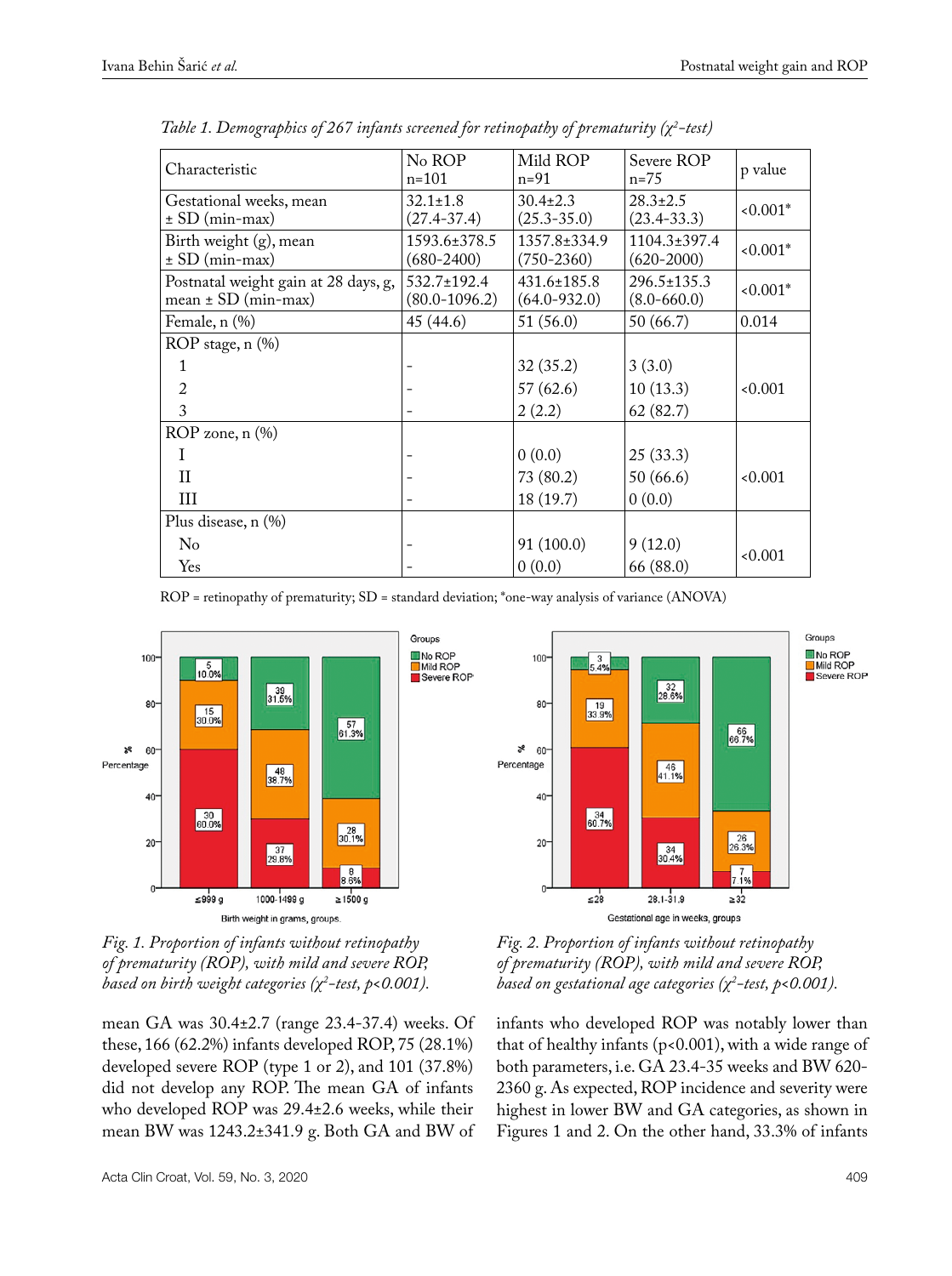

*Fig. 3. Box and whisker plot of net weight gain (NWG) in the first 28 days with highlighted weight gain values for detection of any form of retinopathy of prematurity (ROP) and severe ROP (arithmetic mean is marked with 'x', other marks refer to medians, interquartile ranges, minimum and maximum ranges, and outliers).*

with GA ≥32 weeks and 38.7% of infants with BW ≥1500 g developed a certain degree of retinopathy, while 7.1% of infants with GA ≥32 weeks and 8.6% of infants with BW ≥1500 g developed a severe form of ROP.

Due to transfer of out-born infants into our tertiary referral center or missing written data, there were 102/1068 (9.6%) missing weekly weights; none of the infants had missing weight at 4 weeks (28 days) of age. Infants with severe ROP had a significantly lower net weight gain on postnatal day 28 (296.5±135.3; p<0.001) compared to infants with mild or no ROP (Table 1). Moreover, this difference was also evident on postnatal days  $7, 14,$  and  $21$  ( $p<0.001$ ). At one month of age, all infants that developed any ROP and severe ROP were in the net weight gain category of ≤932 g and ≤660 g, respectively (Fig. 3). Therefore, these values were taken as cut-off values and added to the current national screening guidelines (GA ≤32 weeks and/or BW ≤1500 g), as suggested in the CO-ROP screening model<sup>17</sup>. The sensitivity, specificity, positive (PPV) and negative (NPV) predictive values, and the area under the ROC curve (AUC) of the main and secondary diagnostic criteria, and their combinations in screening of infants for any form of ROP and severe ROP are presented in Tables 2 and 3.

Table 4 shows the number of infants detected using initial screening and screening based on net weight gain at one month of age (weight gain ≤932 g as a cutoff value for any type of retinopathy and ≤660 g as a cut-off value for severe retinopathy). Using the net wet gain criterion reduced the number of infants screened by 10.1% for severe ROP and by 1.9% for any ROP compared to the current national guidelines alone.

#### **Discussion**

Our results showed the premature infants with a decreased net weight gain in the first 28 days of life to be at risk of developing retinopathy, regardless of GA and BW. Therefore, we present postnatal net weight gain as an additional biomarker in the ROP screening program, as proposed in the CO-ROP model<sup>17</sup>. CO-ROP is a new and simple screening model for ROP based on GA, BW, and postnatal weight gain. It is an easy and fast procedure performed only once, on the  $28^{\rm th}$  day of a child's life, which correlates with the time of initial fundus examination. However, the cut-off values established in a highly developed country such as the United States of America, where the model was developed and validated, cannot be applied to the Croatian population where heavier and more mature in-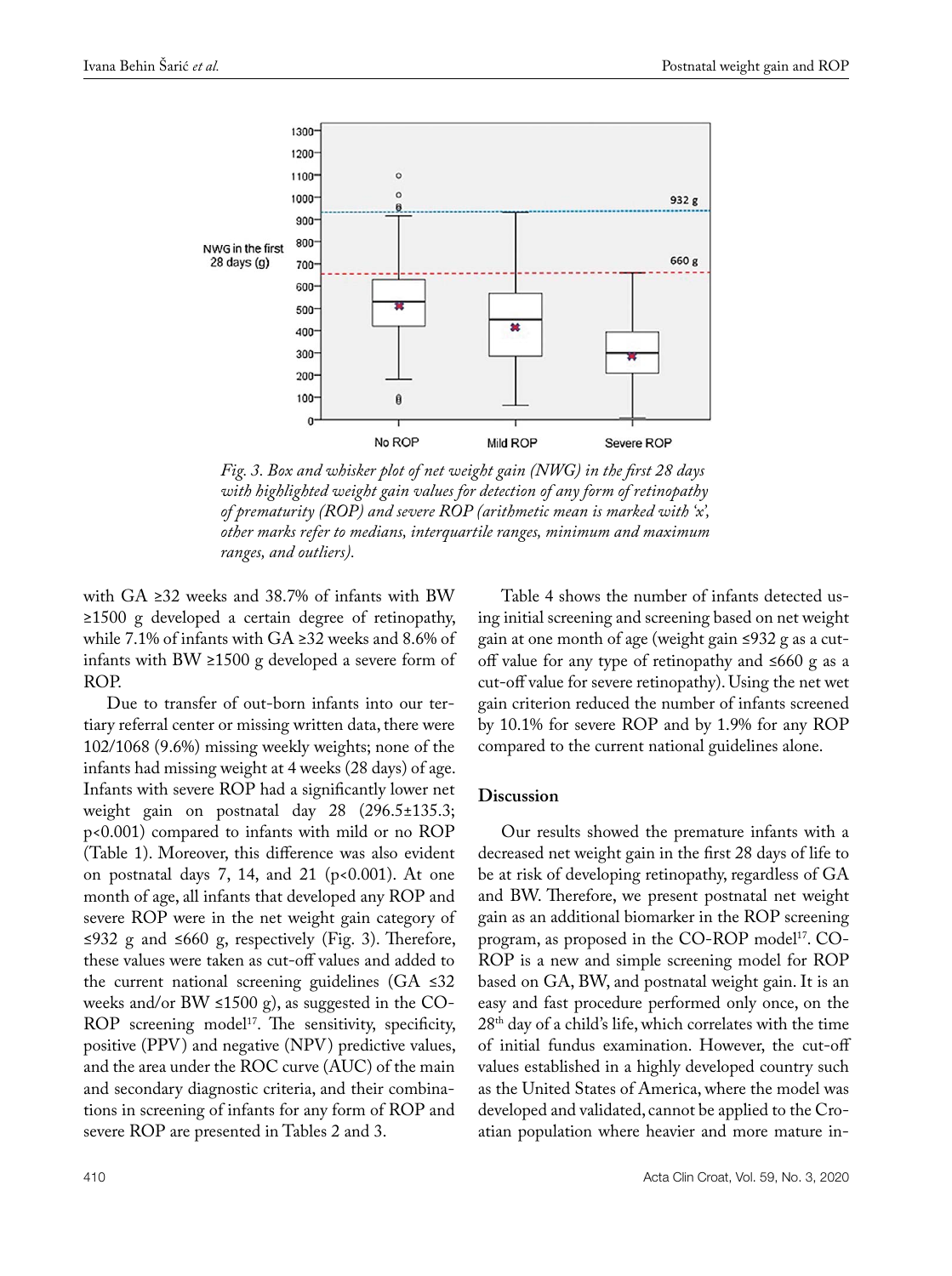*Table 2. Sensitivity, specificity, positive (PPV) and negative predictive value (NPV), and the area under the ROC curve (AUC) of the main and secondary diagnostic criteria and their combinations in screening of infants for any form of ROP*

|                                               |                | No ROP         |       | <b>ROP</b>     |        | Sensitivity              | Specificity             | <b>PPV</b>              | <b>NPV</b>              | <b>AUC</b>      |
|-----------------------------------------------|----------------|----------------|-------|----------------|--------|--------------------------|-------------------------|-------------------------|-------------------------|-----------------|
|                                               |                | $N=101$        |       | $N = 166$      |        |                          |                         |                         |                         |                 |
|                                               |                | $\mathbf n$    | $\%$  | $\mathbf n$    | $\%$   | $\%$                     | (95% CI)                | $(95\% \text{ CI})$     | $(95\% \text{ CI})$     | (95% CI)        |
| $GA \leq 32$ weeks                            | No             | 66             | 65.3% | 33             | 19.9%  | 80.12%                   | 65.00%                  | 79.17%                  | 66.33%                  | 0.73            |
|                                               | Yes            | 35             | 34.7% | 133            | 80.1%  | $(73.23% -$<br>85.90%)   | $(54.82% -$<br>74.27%)  | $(72.24\% -$<br>85.04%) | $(56.07% -$<br>75.56%)  | $(0.67 - 0.78)$ |
| BW $\leq 1500 \text{ g}$                      | No             | 57             | 56.4% | 36             | 21.7%  | 78.31%                   | 56.44%                  | 74.71%                  | 61.29%                  | 0.67            |
|                                               | Yes            | 44             | 43.6% | 130            | 78.3%  | $(71.26% -$<br>84.32%)   | $(46.20\% -$<br>66.28%) | $(67.58% -$<br>80.99%   | $(50.62% -$<br>71.22%)  | $(0.61 - 0.73)$ |
| NWG at 28 days<br>≤932 $g$                    | No             | 5              | 5.0%  | $\theta$       | 0.0%   | 100.00%                  | 4.95%                   | 63.36%                  | 100.00%                 | 0.52            |
|                                               | Yes            | 96             | 95.0% | 166            | 100.0% | $(97.80\% -$<br>100.00%) | (1.63%<br>$-11.18%$     | $(57.21% -$<br>69.20%)  | $(47.82% -$<br>100.00%) | $(0.46 - 0.59)$ |
| $GA \leq 32$ weeks<br>and BW <1500 $g$        | No             | 76             | 75.2% | 52             | 31.3%  | 68.67%                   | 75.25%                  | 82.01%                  | 59.38%                  | 0.72            |
|                                               | Yes            | 25             | 24.8% | 114            | 68.7%  | $(61.03% -$<br>75.64%)   | $(65.67% -$<br>83.30%)  | $(74.61% -$<br>88.01%)  | $(50.34% -$<br>67.96%)  | $(0.66 - 0.77)$ |
| $GA \leq 32$ weeks<br>and/or                  | No             | 47             | 46.5% | 17             | 10.2%  | 89.76%                   | 46.53%                  | 73.40%                  | 73.44%                  | 0.68            |
| BW <1500 $g$                                  | Yes            | 54             | 53.5% | 149            | 89.8%  | $(84.11\% -$<br>93.92%)  | $(36.55% -$<br>56.73%)  | $(66.76% -$<br>79.34%   | $(60.91\% -$<br>83.70%) | $(0.62 - 0.74)$ |
| GA ≤32 weeks,<br>BW <1500 g and               | No             | 77             | 76.2% | 56             | 33.7%  | 66.27%                   | 76.24%                  | 82.09%                  | 57.89%                  | 0.71            |
| NWG at 28 days<br>≤932 $g$                    | Yes            | 24             | 23.8% | 110            | 66.3%  | $(58.53% -$<br>73.41%)   | $(66.74% -$<br>84.14%)  | $(74.53% -$<br>88.17%)  | $(49.03% -$<br>66.40%)  | $(0.65 - 0.77)$ |
| $GA \leq 32$ weeks<br>and/or                  | N <sub>o</sub> | $\overline{7}$ | 6.9%  | $\overline{0}$ | 0.0%   | 100.00%                  | 6.93%                   | 63.85%                  | 100.00%                 | 0.53            |
| BW <1500 g<br>and/or NWG at<br>28 days ≤932 g | Yes            | 94             | 93.1% | 166            | 100.0% | $(97.80\% -$<br>100.00%) | $(2.83% -$<br>13.76%)   | $(57.68% -$<br>69.69%)  | $(59.04% -$<br>100.00%) | $(0.47 - 0.60)$ |

ROP = retinopathy of prematurity; GA = gestational age; BW = birth weight; NWG = net weight gain in the first 28 days; 95% CI = 95% confidence interval

fants develop ROP. Therefore, this study analyzed cutoff values of net weight gain in the first 28 days of life, which would include all infants at risk of ROP and the possibility to include this criterion into the existing national guidelines.

In developed countries, ROP occurs almost exclusively among most premature infants and the inci-

dence of ROP is considerably lower than in developing countries such as Croatia5,19,21,22. On the other hand, in developing countries of Eastern Europe, Latin America, India and China, the average BW and GA vary considerably, with very broad ranges<sup>4,5,23-25</sup>. The ranges of BW and GA in Croatia are similar to those in other developing countries, but they are very broad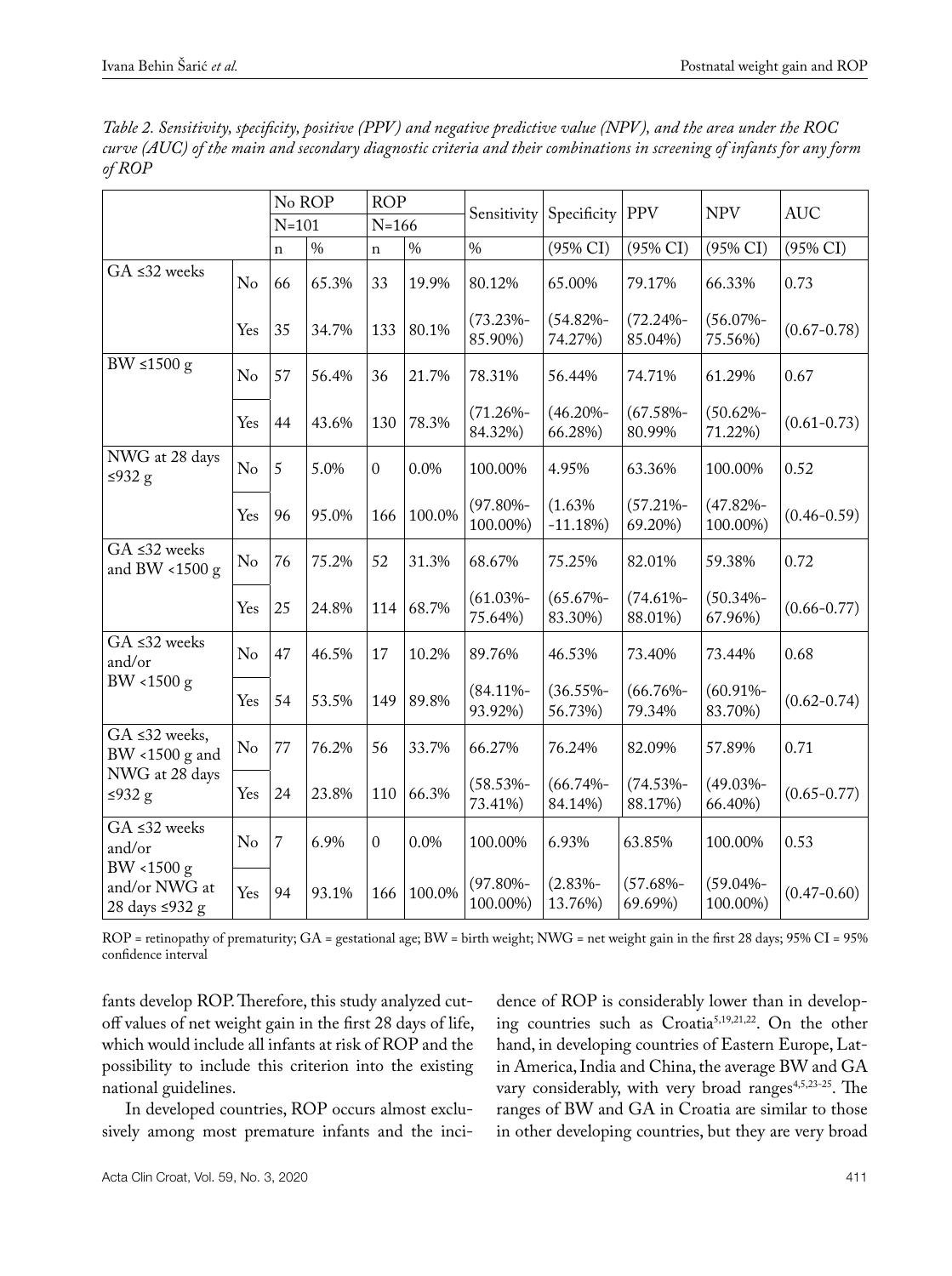|                                                     |                | <b>NO ROP</b> |       | <b>ROP</b>     |        | Sensitivity            | Specificity             | <b>PPV</b>             | <b>NPV</b>             | <b>AUC</b>    |
|-----------------------------------------------------|----------------|---------------|-------|----------------|--------|------------------------|-------------------------|------------------------|------------------------|---------------|
|                                                     |                | $N = 101$     |       | $N = 166$      |        |                        |                         |                        |                        |               |
|                                                     |                | $\mathbf n$   | $\%$  | $\mathbf n$    | $\%$   | $\frac{0}{0}$          | $(95\% \text{ CI})$     | $(95\% \text{ CI})$    | (95% CI)               | (95% CI)      |
| $GA \leq 32$ weeks                                  | No             | 66            | 65.3% | 7              | 9.3%   | 90.67%                 | 65.35%                  | 66.02%                 | 90.41%                 | 0.78          |
|                                                     | Yes            | 35            | 34.7% | 68             | 90.7%  | 81.71%-<br>96.16%      | 55.23%-<br>74.54%       | 56.03%-<br>75.06%      | 81.24%-<br>96.06%      | $0.71 - 0.84$ |
| BW $\leq 1500 \text{ g}$                            | N <sub>o</sub> | 57            | 56.4% | 8              | 10.7%  | 89.33%                 | 56.44%                  | 60.36%                 | 87.69%                 | 0.73          |
|                                                     | Yes            | 44            | 43.6% | 67             | 89.3%  | 80.06%-<br>95.28%      | 46.20%-<br>66.28%       | 50.63%-<br>69.52%      | 77.18%-<br>94.53%      | $0.66 - 0.79$ |
| NWG in the first<br>28 days ≤660 g                  | N <sub>o</sub> | 21            | 20.8% | $\overline{0}$ | 0.0%   | 100%                   | 20.79%                  | 48.39%                 | 100%                   | 0.6           |
|                                                     | Yes            | 80            | 79.2% | 75             | 100.0% | $(95.2\% -$<br>100%)   | $(13.36\% -$<br>30.01%) | $(40.3% -$<br>56.54%)  | $(83.89\% -$<br>100%)  | $0.53 - 0.68$ |
| $GA \leq 32$ weeks<br>and BW <1500 $g$              | N <sub>o</sub> | 76            | 75.2% | 12             | 16.0%  | 84.00%                 | 75.25%                  | 71.59%                 | 86.36%                 | 0.8           |
|                                                     | Yes            | 25            | 24.8% | 63             | 84.0%  | 73.72%-<br>91.45%      | 65.67%-<br>83.30%       | 60.98%-<br>80.70%      | 77.39%-<br>92.75%      | $0.73 - 0.85$ |
| $GA \leq 32$ weeks<br>and/or                        | N <sub>o</sub> | 47            | 46.5% | 3              | 4.0%   | 96.00%                 | 46.53%                  | 57.14%                 | 94.00%                 | 0.71          |
| BW <1500 $g$                                        | Yes            | 54            | 53.5% | 72             | 96.0%  | 88.75%-<br>99.17%      | 36.55%-<br>56.73%       | 48.02%-<br>65.92%      | 83.45%-<br>98.75%      | $0.64 - 0.78$ |
| GA ≤32 weeks,<br>BW <1500 g and                     | No             | 79            | 78.2% | 13             | 17.3%  | 82.67%                 | 78.22%                  | 73.81%                 | 85.87%                 | 0.8           |
| NWG at 28 days<br>$≤660$ g                          | Yes            | 22            | 21.8% | 62             | 82.7%  | $(72.19% -$<br>90.43%) | $(68.9% -$<br>85.82%)   | $(63.07% -$<br>82.80%) | $(77.05% -$<br>92.26%) | $0.74 - 0.86$ |
| $GA \leq 32$ weeks<br>and/or                        | N <sub>o</sub> | 11            | 10.9% | $\overline{0}$ | 0.0%   | 100%                   | 10.89%                  | 45.45%                 | 100%                   | 0.55          |
| BW <1500 g<br>and/or NWG at<br>28 days $\leq 660$ g | Yes            | 90            | 89.1% | 75             | 100.0% | $(95.2\% -$<br>100%)   | $(5.56% -$<br>18.65%)   | $(37.7% -$<br>53.38%)  | $(71.51\% -$<br>100%)  | $0.48 - 0.63$ |

*Table 3. Sensitivity, specificity, positive (PPV) and negative predictive value (NPV), and the area under the ROC curve (AUC) of the main and secondary diagnostic criteria and their combinations in screening of infants for severe ROP*

ROP = retinopathy of prematurity; GA = gestational age; BW = birth weight; NWG = net weight gain in the first 28 days; 95% CI = 95% confidence interval

and differ significantly among regions, and even within a single city<sup>3,5,19,26,27</sup>.

Postnatal net weight gain at one month was significantly higher in our study (932 g and 660 g) than in the CO-ROP study (650 g and 400 g)<sup>17</sup> for any form of ROP, as well as for severe ROP, which was expected due to the specificity of our population. We also analyzed cut-off values for the combination of GA, BW and net weight gain in the first 28 days as the criteria for inclusion in the ROP screening program (Tables 2 and 3). The sensitivity of <90% with the current criteria (GA ≤32 weeks and/or BW ≤1500 g) highlights the immense role of neonatologist in the evaluation process. Only net weight gain ≤932 g for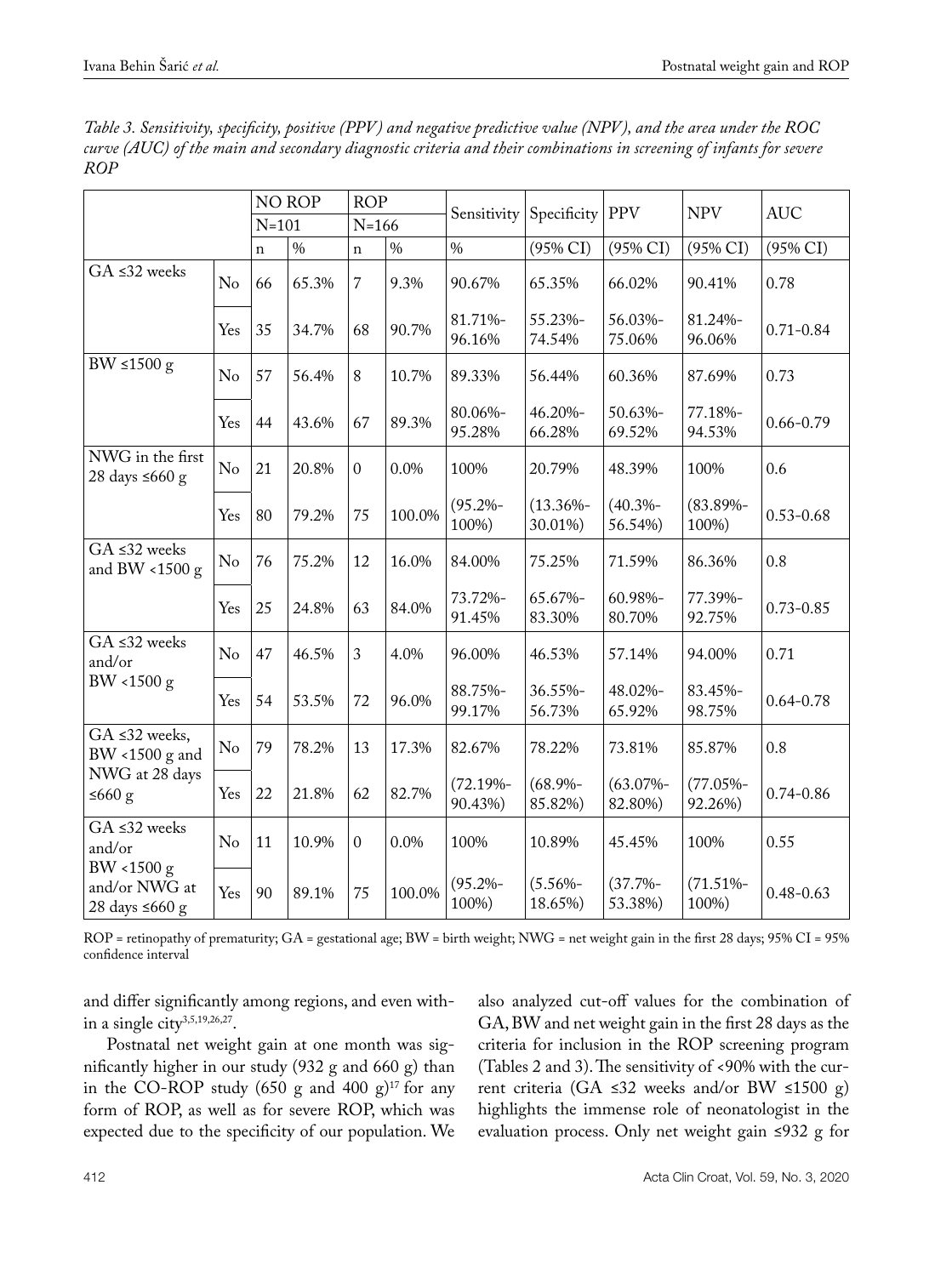|            | Initial screening |          | Screening for any form<br>of ROP $(≤932 g)$ |          | Screening for severe<br>$ROP$ ( $\leq 660$ g) |          |
|------------|-------------------|----------|---------------------------------------------|----------|-----------------------------------------------|----------|
|            | Alarm             | No alarm | Alarm                                       | No alarm | Alarm                                         | No alarm |
| No ROP     | 101               |          | 96                                          |          | 80                                            | 21       |
| Mild ROP   | 91                |          | 91                                          |          | 83                                            |          |
| Severe ROP | 75                |          | 75                                          |          | 75                                            |          |
| Total      | 267               |          | 262                                         |          | 238                                           | 29       |

*Table 4. Infants detected by initial screening and by using screening based on net weight gain in the first 28 days of life*

ROP = retinopathy of prematurity

any form of ROP and ≤660 g for severe ROP in the first 28 days was identified as an independent criterion with 100% sensitivity. Moreover, only the combination of GA ≤32 weeks and/or BW ≤1500 g and/or postnatal weight gain in 28 days of ≤932 g showed 100% sensitivity in predicting any form of ROP. Similarly, only the combination of GA ≤32 weeks and/or BW ≤1500 g and/or postnatal weight gain in 28 days of ≤660 g showed 100% sensitivity in predicting severe ROP. As far as specificity is concerned, using all three criteria was most specific (76.23% for any form of ROP and 78.22% for severe ROP). Still, more than 20% of infants would pass unscreened, which is unacceptable. Furthermore, if only the criterion of net weight gain in 28 days had been used for ROP screening in our study, the number of examined children would have decreased by only 2%, which is significantly less than the figure reported for the CO-ROP<sup>16-18</sup> (~23%) or WIN-ROP ( $\sim$ 75%) algorithm<sup>28</sup>. The reason for this low percentage was the generally higher prevalence of any form of ROP in our cohort.

In conclusion, in order not to miss a single child with ROP, the existing national guidelines are population-specific and appropriately high given the important role of neonatologist in assessing infants older than 32 weeks and heavier than 1500 g. However, premature infants with a decreased net weight gain in the first 28 days of life are at risk of developing retinopathy, regardless of GA and BW. Therefore, our study proposed net weight gain in the first 28 days as an additional tool in the existing screening program, in the following way: the criterion of net weight gain of ≤932 g in the first 28 days for prediction of any form of ROP and net weight gain of ≤660 g in the first 28 days for severe ROP should be added to the existing cut-off values of GA (≤32 weeks) and/or BW (≤1500 g). It is im-

portant to stress that infants with a non-physiological postnatal weight gain (edema, anasarca, hydrocephalus) are exception and need assessment by a neonatologist (out of 8 infants excluded from the study due to hydrocephalus, 4 developed type 1 ROP requiring treatment). ROP research in Croatia is still very scarce and this study is the first Croatian study to propose net weight gain as an additional criterion in the screening model. However, further analysis on a larger sample of Croatian infants, at the national level, should be conducted before considering implementation of postnatal weight gain into the existing screening criteria.

This study had some limitations, i.e. small sample size from a single tertiary hospital with high ROP-risk profile and incomplete data on net weight gain before postnatal day 28. Also, infants with a non-physiological postnatal weight gain (edema, anasarca, hydrocephalus) could be evaluated with this algorithm and were excluded from the study. Nevertheless, the strengths of our study are several. Firstly, it was the first study in Croatia to propose net weight gain as an additional criterion in ROP screening; it was conducted on a European Caucasian population and can therefore be used in a wide range of comparisons, at the European and global level. Secondly, the study was performed in a developing country that can be further characterized as a transition country, and such indications on how to improve the Croatian health system are noteworthy. Moreover, our modification of the CO-ROP model serves as an example of how each institution and country can develop its population-specific criteria, which would ensure that all infants at risk of ROP are examined. Longitudinal follow-up and adjustment of the screening criteria according to the growth and development patterns of population, together with the research of other potential risk factors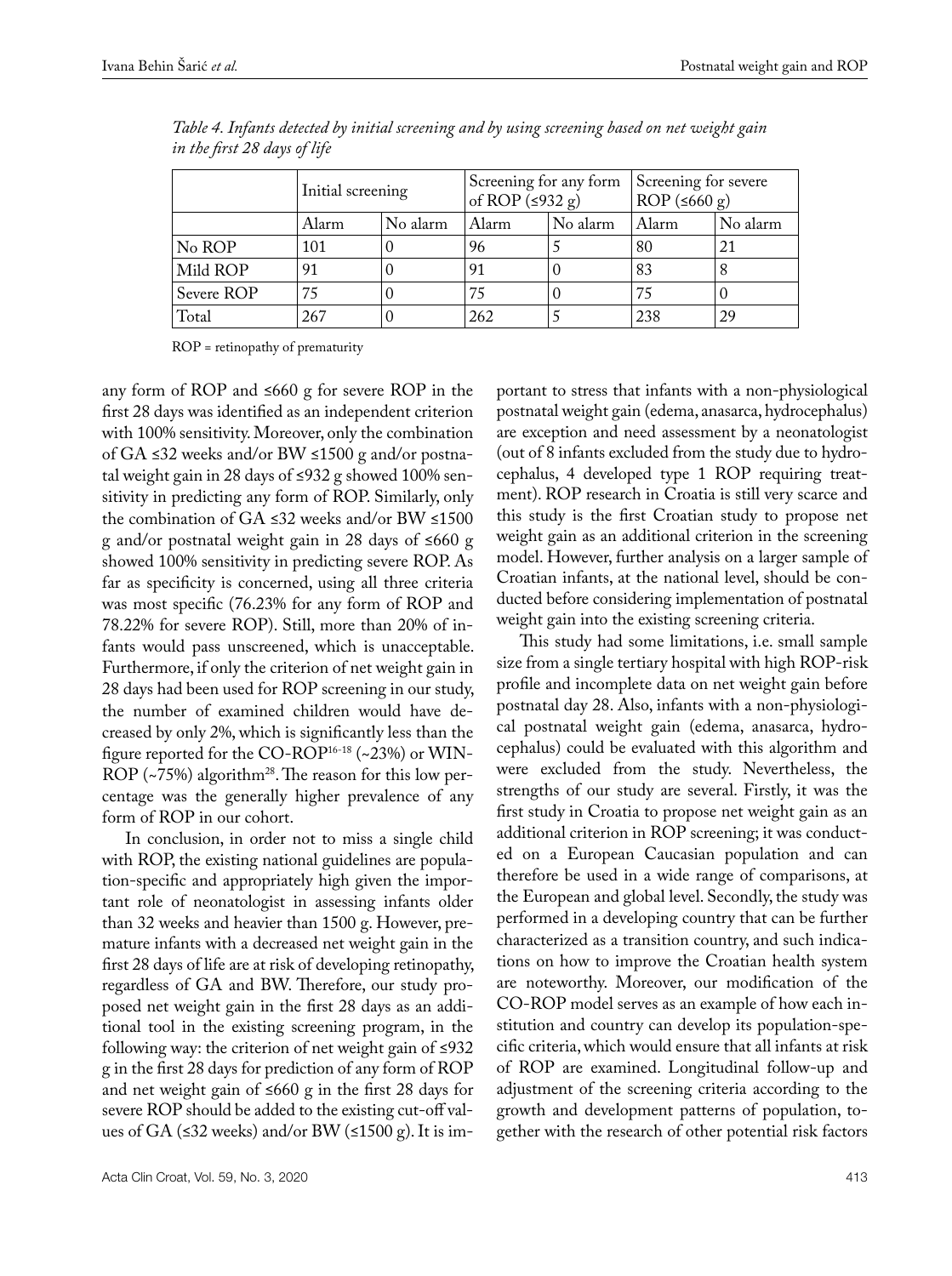would then most definitely lead to better neonatal care system, especially for developing countries such as Croatia.

### *Acknowledgments*

We would like to thank Jelena Petrinović-Dorešić, MD, PhD, from Sveti Duh University Hospital, Zagreb and Jelena Šarac, PhD, from the Institute for Anthropological Research, Zagreb for their ideas, support and contribution in writing the manuscript.

# **References**

- 1. Fierson WM; American Academy of Pediatrics Section on Ophthalmology; American Academy of Ophthalmology; American Association of Pediatric Ophthalmology and Strabismus; American Association of Certified Orthoptists. Screening examination of premature infants for retinopathy of prematurity. Pediatrics. 2013 Jan;131(1):189-95. doi: 10.1542/ peds.2012-2996.
- 2. Good WV; Early Treatment for Retinopathy of Prematurity Cooperative Group. Final results of the Early Treatment for Retinopathy of Prematurity (ETROP) randomized trial. Trans Am Ophthalmol Soc. 2004;102:233-48; discussion 248-50.
- 3. Gilbert C, Fielder A, Gordillo L, Quinn G, Semiglia R, Visintin P, *et al*. Characteristics of infants with severe retinopathy of prematurity in countries with low, moderate, and high levels of development: implications for screening programs. Pediatrics. 2005;115:e518-25. doi: 10.1542/peds.2004-1180.
- 4. Gilbert C. Retinopathy of prematurity: a global perspective of the epidemics, population of babies at risk and implications for control. Early Hum Dev. 2008;84:77-82. doi: 10.1016/j.earlhumdev.2007.11.009.
- 5. Zin A, Gole GA. Retinopathy of prematurity incidence today. Clin Perinatol. 2013 Jun;40(2):185-200. doi: 10.1016/j. clp.2013.02.001.
- 6. Binenbaum G, Ying GS, Quinn GE, Dreiseitl S, Karp K, Roberts RS, *et al.* A clinical prediction model to stratify retinopathy of prematurity risk using postnatal weight gain. Pediatrics. 2011;127(3):e607-e614. doi: 10.1542/peds.2010-2240.
- 7. Clarke WN, Hodges E, Noel LP, Roberts D, Coneys M. The oculocardiac reflex during ophthalmoscopy in premature infants. Am J Ophthalmol. 1985;99(6):649-51.
- 8. Laws DE, Morton C, Weindling M, Clark D. Systemic effects of screening for retinopathy of prematurity. Br J Ophthalmol. 1996;80(5):425-8.
- 9. Binenbaum G. Algorithms for the prediction of retinopathy of prematurity based on postnatal weight gain. Clin Perinatol. 2013 Jun;40(2):261-70. doi: 10.1016/j.clp.2013.02.004.
- 10. Hellström A, Hård AL, Engström E, Niklasson A, Andersson E, Smith L, *et al*. Early weight gain predicts retinopathy in pre-

term infants: new, simple, efficient approach to screening. Pediatrics. 2009;123:e638-e645. doi: 10.1542/peds.2008-2697.

- 11. Binenbaum G, Ying GS, Quinn GE, Huang J, Dreiseitl S, Antigua J, *et al*. The CHOP postnatal weight gain, birth weight, and gestational age retinopathy of prematurity risk model. Arch Ophthalmol. 2012 Dec;130(12):1560-5. doi: 10.1001/ archophthalmol.2012.2524.
- 12. Eckert GU, Fortes Filho JB, Maia M, Procianoy RS. A predictive score for retinopathy of prematurity in very low birth weight preterm infants. Eye (Lond). 2012 Mar;26(3):400-6. doi: 10.1038/eye.2011.334.
- 13. Wallace DK, Kylstra JA, Phillips SJ, Hall JG. Poor postnatal weight gain: a risk factor for severe retinopathy of prematurity. J AAPOS. 2000 Dec;4(6):343-7.
- 14. Lofqvist C, Andersson E, Sigurdsson J, Engström E, Hård AL, Niklasson A, *et al*. Longitudinal postnatal weight and insulinlike growth factor I measurements in the prediction of retinopathy of prematurity. Arch Ophthalmol. 2006;124:1711-8.
- 15. Wu C, Vanderveen DK, Hellström A, Löfqvist C, Smith LE. Longitudinal postnatal weight measurements for the prediction of retinopathy of prematurity. Arch Ophthalmol. 2010; 128(4):443-7. doi: 10.1001/archophthalmol.2010.31.
- 16. Cao JH, Wagner BD, Cerda A, McCourt EA, Palestine A, Enzenauer RW, *et al*. Colorado Retinopathy of Prematurity model: a multi-institutional validation study. J AAPOS. 2016 Jun;20(3):220-5. doi: 10.1016/j.jaapos.2016.01.017.
- 17. Cao JH, Wagner BD, McCourt EA, Cerda A, Sillau S, Palestine A, *et al.* The Colorado Retinopathy of Prematurity model (CO-ROP): postnatal weight gain screening algorithm. J AA-POS. 2016 Feb;20(1):19-24. doi: 10.1016/j.jaapos.2015.10.017.
- 18. McCourt EA, Ying G, Lynch AM, Palestine AG, Wagner BD, Wymore E, *et al*. Validation of the Colorado Retinopathy of Prematurity Screening Model. JAMA Ophthalmol. 2018;136 (4):409-16. doi: 10.1001/jamaophthalmol.2018.0376.
- 19. Petrinović-Dorešić J. Retinopatija nedonoščadi pojavnost, rizični čimbenici, liječenje i ishod. [Internet]. Sveučilište u Zagrebu; 2011 [cited 2017 Mar 5]. Available from: [http://medlib.](http://medlib.mef.hr/1006/) [mef.hr/1006/](http://medlib.mef.hr/1006/) (in Croatian)
- 20. Committee for the Classification of Retinopathy of Prematurity. The International Classification of Retinopathy of Prematurity revisited. Arch Ophthalmol. 2005;123(7):991-9. doi: 10.1001/archopht.123.7.991.
- 21. Piyasena C, Dhaliwal C, Russell H, Hellstrom A, Löfqvist C, Stenson BJ, *et al*. Prediction of severe retinopathy of prematurity using the WINROP algorithm in a birth cohort in south east Scotland. Arch Dis Child Fetal Neonatal Ed. 2014;Jan; 99(1):F29-33. doi: 10.1136/archdischild-2013-304101.
- 22. Bas AY, Koc E, Dilmen U; ROP Neonatal Study Group. Incidence and severity of retinopathy of prematurity in Turkey. Br J Ophthalmol. 2015;99:1311-4. doi: 10.1136/bjophthalmol-2014-306286.
- 23. Chen Y, Li X. Characteristics of severe retinopathy of prematurity patients in China: a repeat of the first epidemic? Br J Ophthalmol. 2006;90:268-71. doi: 10.1136/bjo.2005.078063.